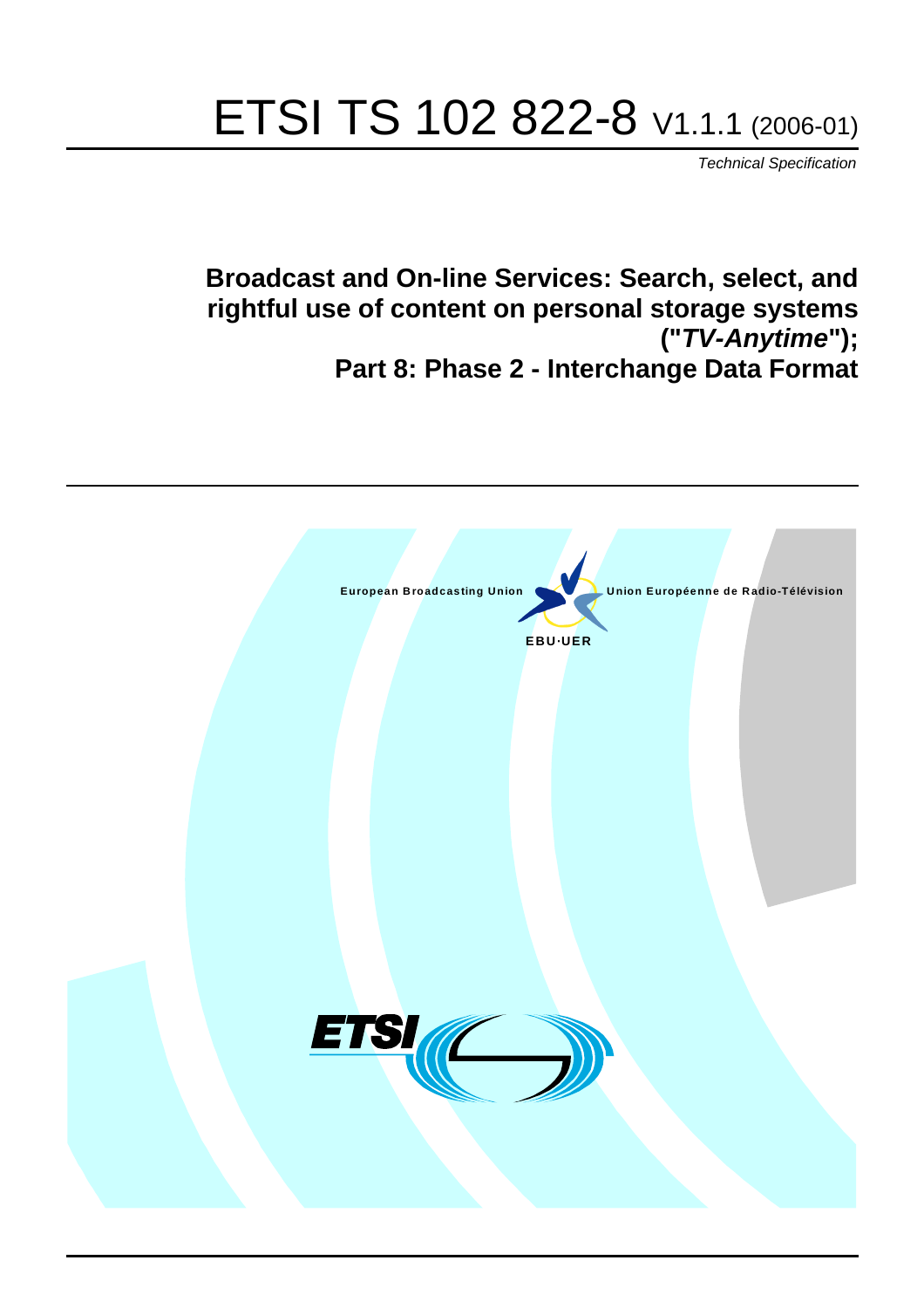Reference

DTS/JTC-TVA-PH1-22-08

Keywords broadcasting, content, system, TV, video

#### **ETSI**

#### 650 Route des Lucioles F-06921 Sophia Antipolis Cedex - FRANCE

Tel.: +33 4 92 94 42 00 Fax: +33 4 93 65 47 16

Siret N° 348 623 562 00017 - NAF 742 C Association à but non lucratif enregistrée à la Sous-Préfecture de Grasse (06) N° 7803/88

#### **Important notice**

Individual copies of the present document can be downloaded from: [http://www.etsi.org](http://www.etsi.org/)

The present document may be made available in more than one electronic version or in print. In any case of existing or perceived difference in contents between such versions, the reference version is the Portable Document Format (PDF). In case of dispute, the reference shall be the printing on ETSI printers of the PDF version kept on a specific network drive within ETSI Secretariat.

Users of the present document should be aware that the document may be subject to revision or change of status. Information on the current status of this and other ETSI documents is available at <http://portal.etsi.org/tb/status/status.asp>

If you find errors in the present document, please send your comment to one of the following services: [http://portal.etsi.org/chaircor/ETSI\\_support.asp](http://portal.etsi.org/chaircor/ETSI_support.asp)

#### **Copyright Notification**

No part may be reproduced except as authorized by written permission. The copyright and the foregoing restriction extend to reproduction in all media.

> © European Telecommunications Standards Institute 2006. © European Broadcasting Union 2006. All rights reserved.

**DECT**TM, **PLUGTESTS**TM and **UMTS**TM are Trade Marks of ETSI registered for the benefit of its Members. **TIPHON**TM and the **TIPHON logo** are Trade Marks currently being registered by ETSI for the benefit of its Members. **3GPP**TM is a Trade Mark of ETSI registered for the benefit of its Members and of the 3GPP Organizational Partners.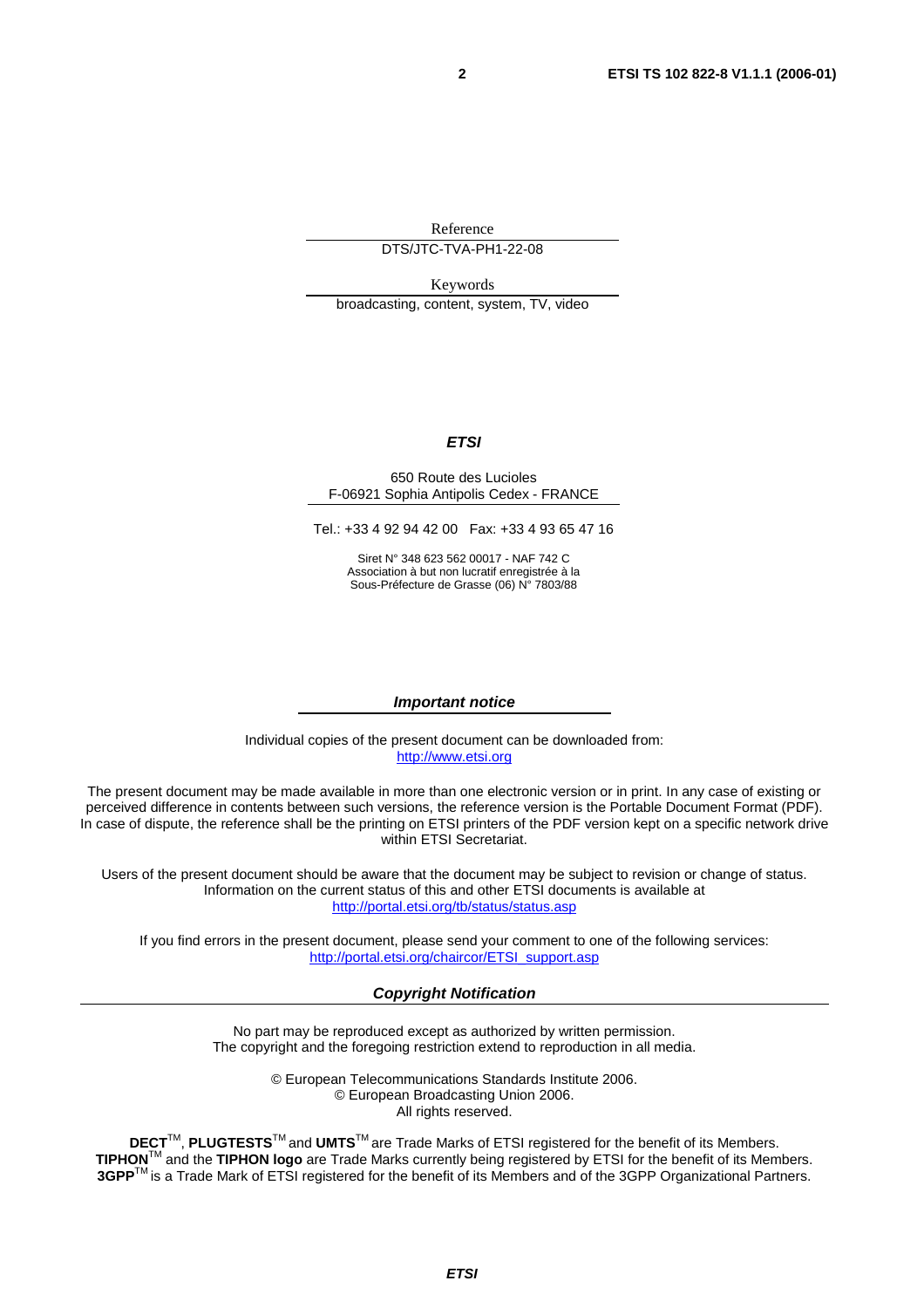# Contents

| 1              |                                                                          |  |  |
|----------------|--------------------------------------------------------------------------|--|--|
| $\overline{2}$ |                                                                          |  |  |
| 3              |                                                                          |  |  |
| 3.1            |                                                                          |  |  |
| 3.2            |                                                                          |  |  |
| $\overline{4}$ |                                                                          |  |  |
| 4.1            |                                                                          |  |  |
| 4.2            |                                                                          |  |  |
| 4.3            |                                                                          |  |  |
| 4.4            |                                                                          |  |  |
| 4.5            |                                                                          |  |  |
| 4.5.1          |                                                                          |  |  |
| 4.5.2          |                                                                          |  |  |
| 5              |                                                                          |  |  |
|                | <b>Annex A (normative):</b>                                              |  |  |
| A.1            |                                                                          |  |  |
| A.2            | Core Data Action Type Classification Scheme (CoreDataActionTypeCS.xml)15 |  |  |
|                |                                                                          |  |  |

 $\mathbf{3}$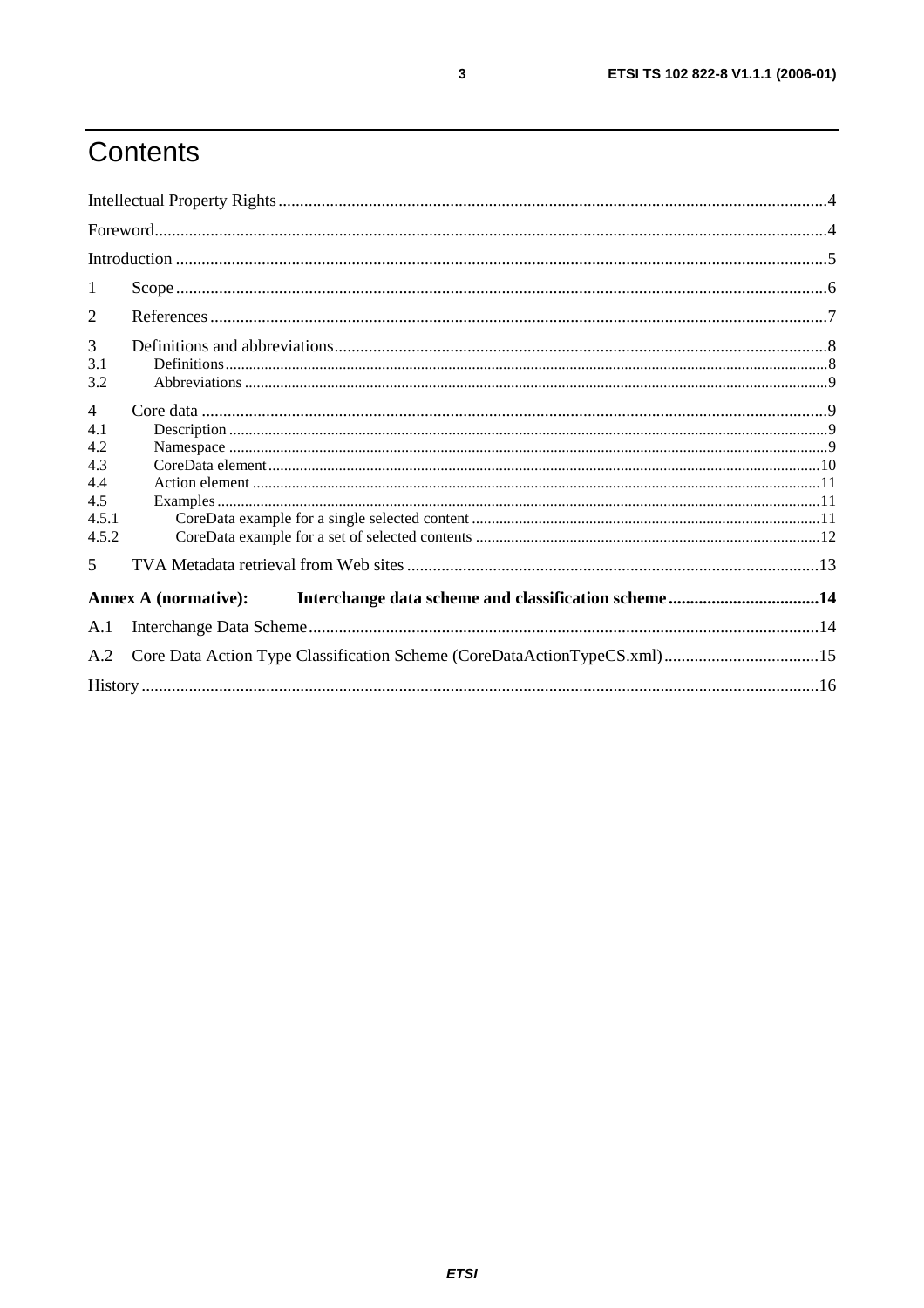# Intellectual Property Rights

IPRs essential or potentially essential to the present document may have been declared to ETSI. The information pertaining to these essential IPRs, if any, is publicly available for **ETSI members and non-members**, and can be found in ETSI SR 000 314: *"Intellectual Property Rights (IPRs); Essential, or potentially Essential, IPRs notified to ETSI in respect of ETSI standards"*, which is available from the ETSI Secretariat. Latest updates are available on the ETSI Web server [\(http://webapp.etsi.org/IPR/home.asp\)](http://webapp.etsi.org/IPR/home.asp).

Pursuant to the ETSI IPR Policy, no investigation, including IPR searches, has been carried out by ETSI. No guarantee can be given as to the existence of other IPRs not referenced in ETSI SR 000 314 (or the updates on the ETSI Web server) which are, or may be, or may become, essential to the present document.

### Foreword

This Technical Specification (TS) has been produced by Joint Technical Committee (JTC) Broadcast of the European Broadcasting Union (EBU), Comité Européen de Normalisation ELECtrotechnique (CENELEC) and the European Telecommunications Standards Institute (ETSI).

NOTE: The EBU/ETSI JTC Broadcast was established in 1990 to co-ordinate the drafting of standards in the specific field of broadcasting and related fields. Since 1995 the JTC Broadcast became a tripartite body by including in the Memorandum of Understanding also CENELEC, which is responsible for the standardization of radio and television receivers. The EBU is a professional association of broadcasting organizations whose work includes the co-ordination of its members' activities in the technical, legal, programme-making and programme-exchange domains. The EBU has active members in about 60 countries in the European broadcasting area; its headquarters is in Geneva.

European Broadcasting Union CH-1218 GRAND SACONNEX (Geneva) Switzerland Tel: +41 22 717 21 11 Fax: +41 22 717 24 81

The present document is part 8 of a multi-part deliverable covering Broadcast and On-line Services: Search, select and rightful use of content on personal storage systems ("*TV-Anytime*"), as identified below:

- Part 1: "Benchmark Features";
- Part 2: "System description";
- Part 3: "Metadata";
- Part 4: "Content referencing":
- Part 5: "Rights Management and Protection (RMP)";
- Part 6: "Delivery of metadata over a bi-directional network";
- Part 7: "Bi-directional metadata delivery protection";
- **Part 8: "Phase 2 Interchange Data Format";**
- Part 9: "Phase 2 Remote Programming".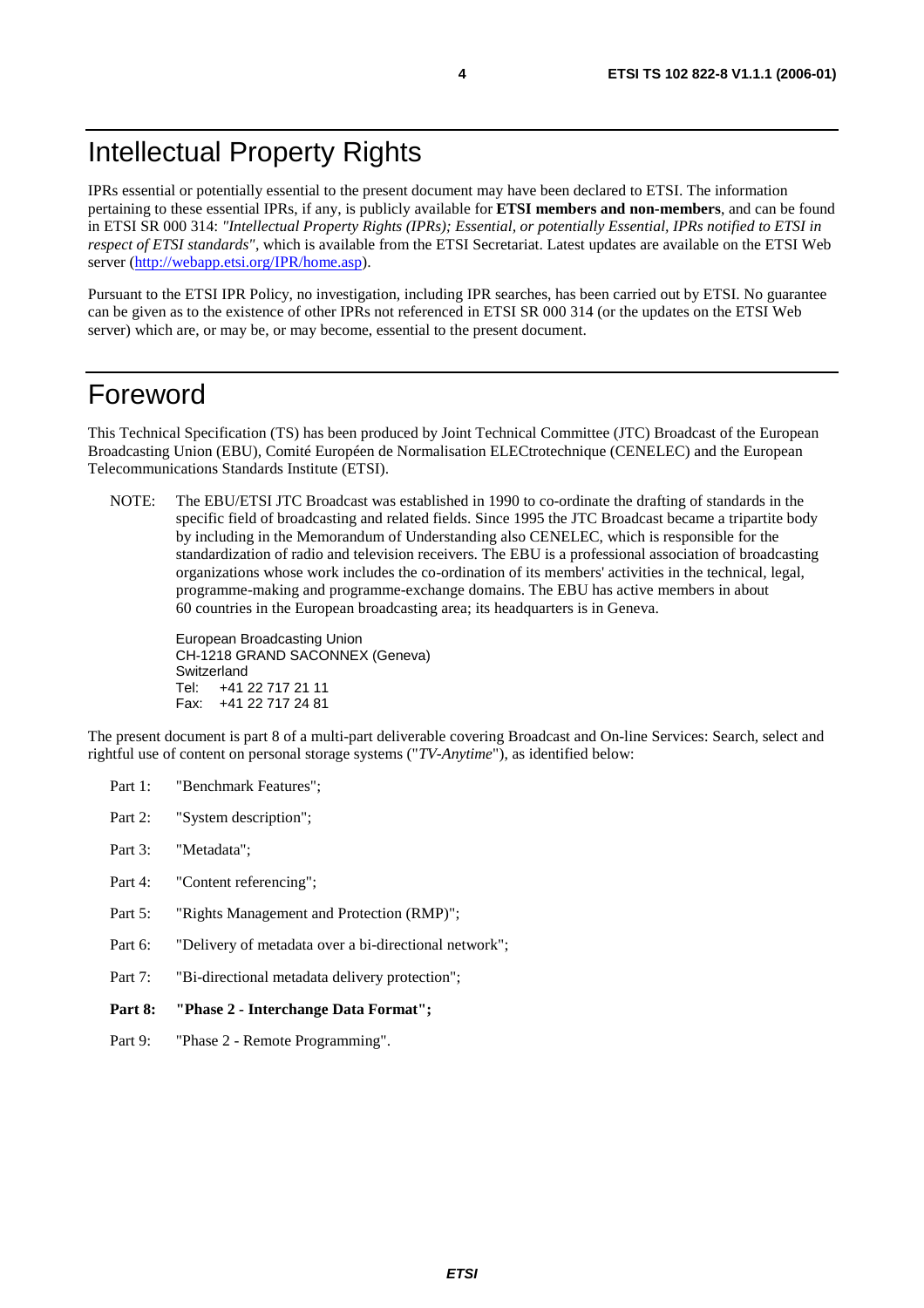### Introduction

*"TV-Anytime"* (TVA) is a synchronized set of specifications established by the *TV-Anytime* Forum. TVA features enable the search, selection, acquisition and rightful use of content on local and/or remote personal storage systems from both broadcast and online services.

TS 102 822-1 [1] and TS 102 822-2 [2] set the context and system architecture in which the standards for Metadata, Content referencing, Bi-directional metadata and Metadata protection are to be implemented in the *TV-Anytime* environment. TS 102 822-1 [1] provides benchmark business models against which the *TV-Anytime* system architecture is evaluated to ensure that the specification enable key business applications. TS 102 822-2 [2] presents the *TV-Anytime* System Architecture. These two documents are placed ahead of the others for their obvious introductory value. Note that these first two documents are largely informative, while the remainder of the series is normative.

The features are supported and enabled by the specifications for Metadata (TS 102 822-3 sub-parts 1 [3], 2 [4], 3 [5]), Content Referencing (TS 102 822-4 [6]), Rights Management (TS 102 822-5 sub-parts 1 [7] and 2 [8]), Bi-directional Metadata Delivery (TS 102 822-6 sub-parts 1 [9], 2 [10] and 3 [11]) and Protection (TS 102 822-7 [12]), Interchange Data Format (TS 102 822-8 (the present document)) and Remote Programming (TS 102 822-9 [13]). This list of Features is to be used as guidance to manufacturers, service providers and content providers regarding the implementation of the Phase 1 and Phase 2 *TV-Anytime* specifications.

Although each in the series of documents is intended to stand alone, a complete and coherent sense of the *TV-Anytime* system standard can be gathered by reading all the specification documents in numerical order.

The *TV-Anytime* Phase 1 metadata specification addresses a data model that allowed a broadcaster to describe the content available within the broadcast system and to therefore "attract" a user to acquire and consume the content.

The present document defines the interchange data format for the delivery of TV-Anytime metadata and content referencing information from different data sources.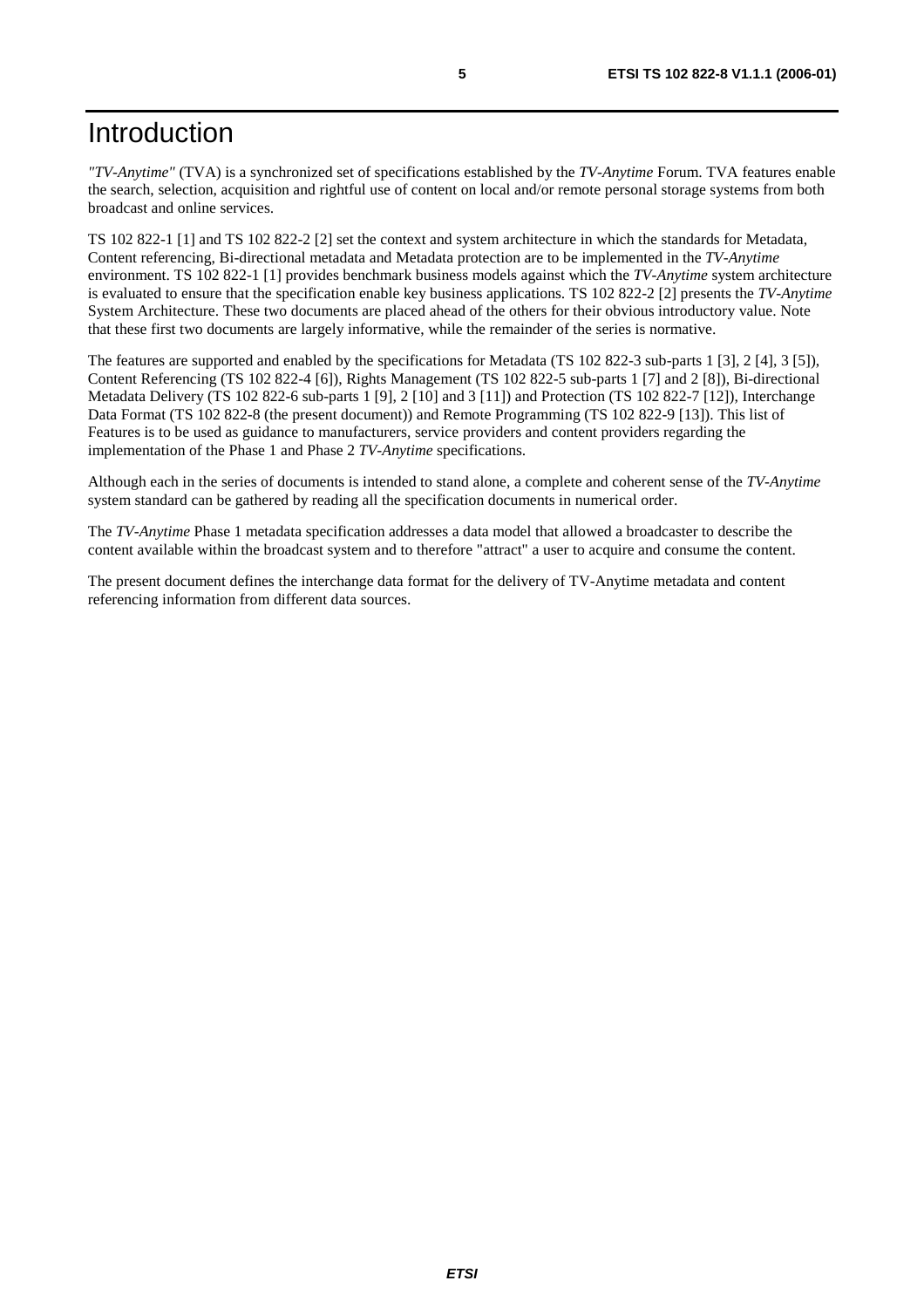#### 1 Scope

The present document is one in a series of Technical Specification documents produced by the *TV-Anytime* Forum. These documents establish the fundamental specifications for the services, systems and devices that will conform to the *TV-Anytime* standard, to a level of detail that is implementable for compliant products and services.

TS 102 822-1 [1] and TS 102 822-2 [2] set the context and system architecture in which the standards for Metadata, Content referencing, Bi-directional metadata and Metadata protection are to be implemented in the *TV-Anytime* environment. TS 102 822-1 [1] provides benchmark business models against which the *TV-Anytime* system architecture is evaluated to ensure that the specification enable key business applications. TS 102 822-2 [2] presents the *TV-Anytime* System Architecture and the relationship between Phase 1 and Phase 2 technologies. These first two documents are largely informative, while the remainder of the series is normative.

The present document has been developed during the second phase of TV-Anytime and covers the definition of the interchange data format for the delivery of TV-Anytime metadata and content referencing information from different data sources.

The interchange data format described in the present document was selected in order to satisfy the usage scenarios listed in TS 102 822-1 [1].

The *TV-Anytime* Forum has defined a number of data types that can be exchanged between *TV-Anytime* devices. These include program metadata, content referencing information, and user-centric metadata. The present document addresses data delivery from non *TV-Anytime* sources to *TV-Anytime* clients. A *TV-Anytime* client is typically a PDR, although in the present document the client can be any Internet connected device. These devices do not necessarily need to have the ability to display or store content, since many types of devices can exploit *TV-Anytime* metadata services (e.g. a mobile phone displaying an EPG).

Programme metadata and content referencing information can be delivered unidirectionally (e.g. via traditional broadcast or IP multicast) or via a bi-directional network. A *TV-Anytime* data provider might choose to deliver data using the interchange data format described because it allows:

- a simple adaptation of existing non-*TV Anytime* content selection and location services to provide data for *TV-Anytime* clients;
- the deliver the *TV-Anytime* data to clients by *TV-Anytime* data providers without access to a broadcast system;
- *TV-Anytime* data providers to personalize the metadata they offer according to the source of the request;
- a range of client devices, which are not necessarily able to receive broadcast data, to access and exploit *TV-Anytime* data. For example, a mobile phone or personal organizer could use the metadata service to show the user an EPG.

Figure 1 shows the relation between non-*TV-Anytime* content selection and location services and *TV-Anytime* clients.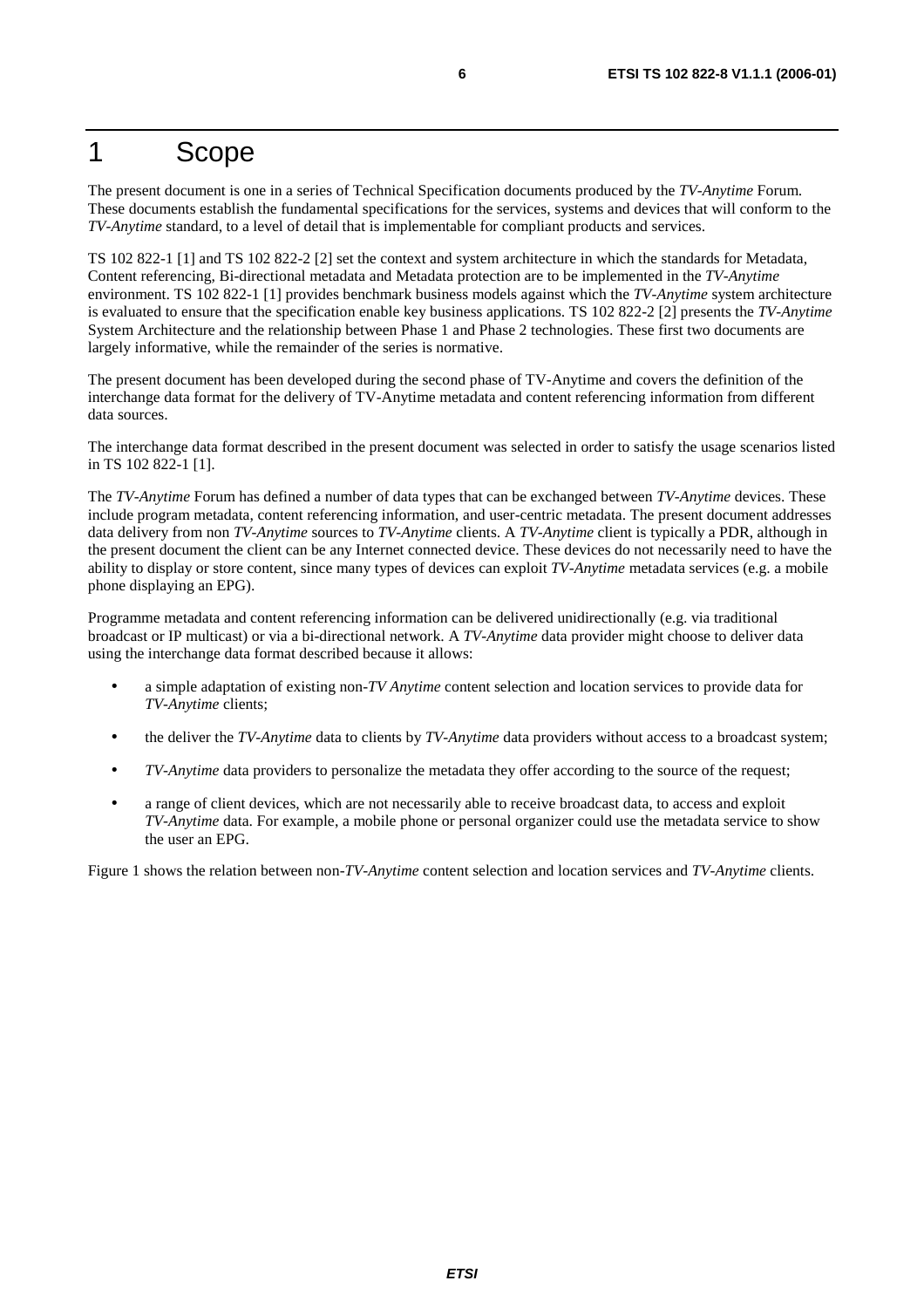

**Figure 1: TV-Anytime data delivery from alternate data sources** 

### 2 References

The following documents contain provisions which, through reference in this text, constitute provisions of the present document.

- References are either specific (identified by date of publication and/or edition number or version number) or non-specific.
- For a specific reference, subsequent revisions do not apply.
- For a non-specific reference, the latest version applies.

Referenced documents which are not found to be publicly available in the expected location might be found at <http://docbox.etsi.org/Reference>.

| $[1]$ | ETSI TS 102 822-1: "Broadcast and On-line Services: Search, select, and rightful use of content<br>on personal storage systems ("TV-Anytime"); Part 1: Benchmark Features".                                                         |
|-------|-------------------------------------------------------------------------------------------------------------------------------------------------------------------------------------------------------------------------------------|
| $[2]$ | ETSI TS 102 822-2: "Broadcast and On-line Services: Search, select, and rightful use of content<br>on personal storage systems ("TV-Anytime"); Part 2: System description".                                                         |
| $[3]$ | ETSI TS 102 822-3-1: "Broadcast and On-line Services: Search, select, and rightful use of content<br>on personal storage systems ("TV-Anytime"); Part 3: Metadata; Sub-part 1: Phase 1 - Metadata<br>schemas".                      |
| $[4]$ | ETSI TS 102 822-3-2: "Broadcast and On-line Services: Search, select, and rightful use of content<br>on personal storage systems ("TV Anytime"); Part 3: Metadata; Sub-part 2: System aspects in a<br>uni-directional environment". |
| $[5]$ | ETSI TS 102 822-3-3: "Broadcast and On-line Services: Search, select, and rightful use of content<br>on personal storage systems ("TV-Anytime"); Part 3: Metadata; Sub-part 3: Phase 2 - Extended<br>Metadata Schema".              |
| [6]   | ETSI TS 102 822-4: "Broadcast and On line Services: Search, select, and rightful use of content on<br>personal storage systems ("TV-Anytime"); Part 4: Content referencing".                                                        |
| $[7]$ | ETSI TS 102 822-5-1: "Broadcast and On-line Services: Search, select, and rightful use of content<br>on personal storage systems ("TV-Anytime"); Part 5: Rights Management and Protection (RMP)                                     |

Sub-part 1: Information for Broadcast Applications".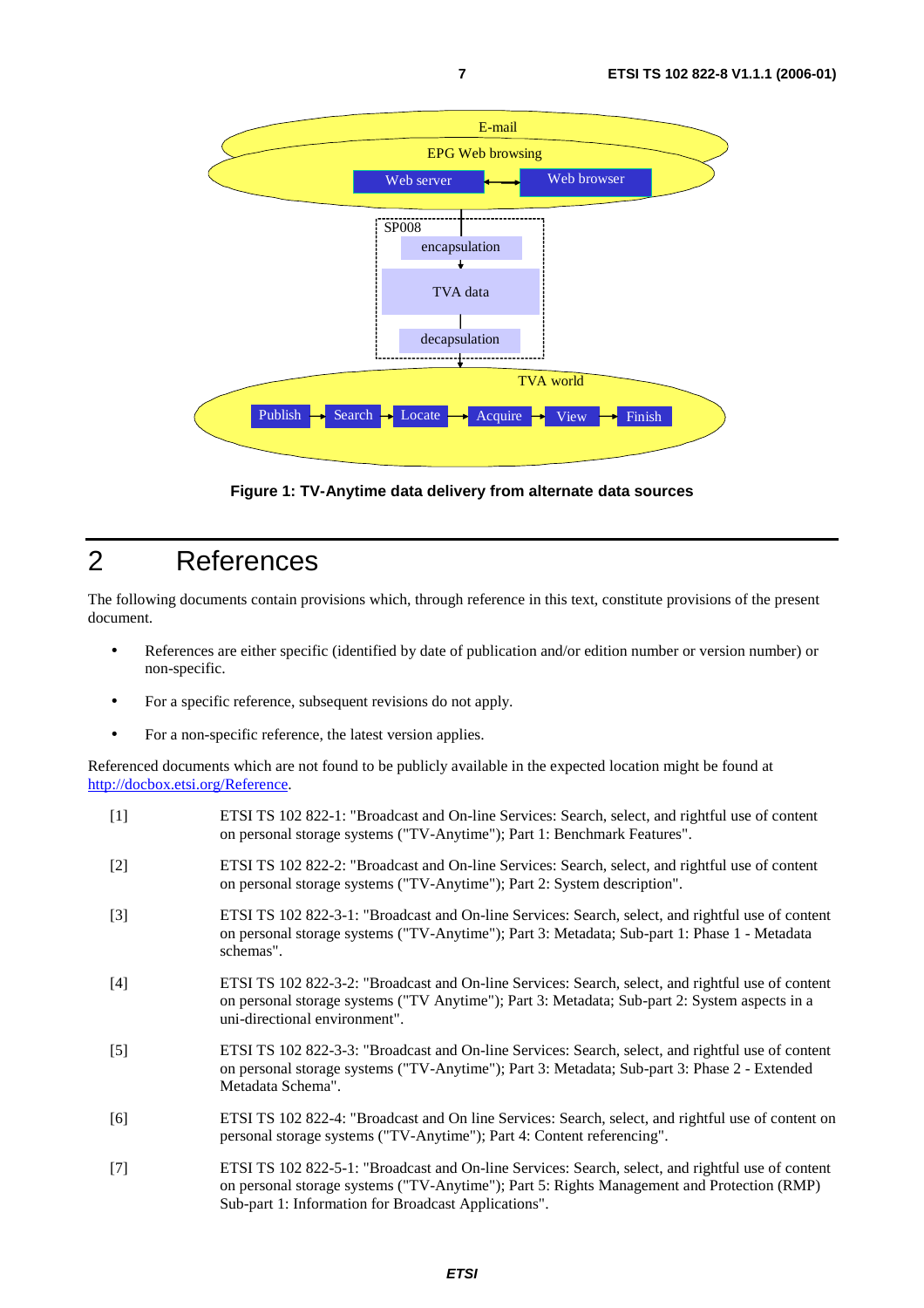- [8] ETSI TS 102 822-5-2: "Broadcast and On-line Services: Search, select, and rightful use of content on personal storage systems ("TV-Anytime"); Part 5: Rights Management and Protection (RMP) Sub-part 2: RMPI binding".
- [9] ETSI TS 102 822-6-1: "Broadcast and On-line Services: Search, select, and rightful use of content on personal storage systems ("TV Anytime"); Part 6: Delivery of metadata over a bi-directional network; Sub-part 1: Service and transport".
- [10] ETSI TS 102 822-6-2: "Broadcast and On-line Services: Search, select, and rightful use of content on personal storage systems ("TV-Anytime"); Part 6: Delivery of metadata over a bi-directional network; Sub-part 2: Phase 1 - Service discovery".
- [11] ETSI TS 102 822-6-3: "Broadcast and On-line Services: Search, select, and rightful use of content on personal storage systems ("TV-Anytime"); Part 6: Delivery of metadata over a bi-directional network; Sub-part 3: Phase 2 - Exchange of Personal Profile".
- [12] ETSI TS 102 822-7: "Broadcast and On-line Services: Search, select, and rightful use of content on personal storage systems ("TV-Anytime Phase 1"); Part 7: Bi-directional metadata delivery protection".
- [13] ETSI TS 102 822-9: "Broadcast and On-line Services: Search, select, and rightful use of content on personal storage systems ("TV-Anytime"); Part 9: Phase 2 - Remote Programming".

# 3 Definitions and abbreviations

### 3.1 Definitions

For the purposes of the present document, the following terms and definitions apply:

**acquisition:** process of retrieving selected content

**client:** typically a personal digital recorder or any device connected to the Internet

**content:** audio, video or other types of material the viewer would like to access

NOTE: Movies, games, TV programmes, radio programmes, etc.

**electronic programme guide:** means of presenting available content to the consumer and allowing selection of desired content

**location resolution:** the process of establishing the address (location and time) of a specific content instance from its CRID.

**metadata:** generally, data about content, such as the title, genre, summary of a television programme consumer preferences and viewing history data

**metadata service:** service that provides TV-Anytime data via a server on a bi-directional network using the data and protocols defined in TS 102 822-8

**programme:** editorially coherent piece of content that is acquired by a PDR as a whole

**service provider:** aggregator and supplier of content which may include gateway and management roles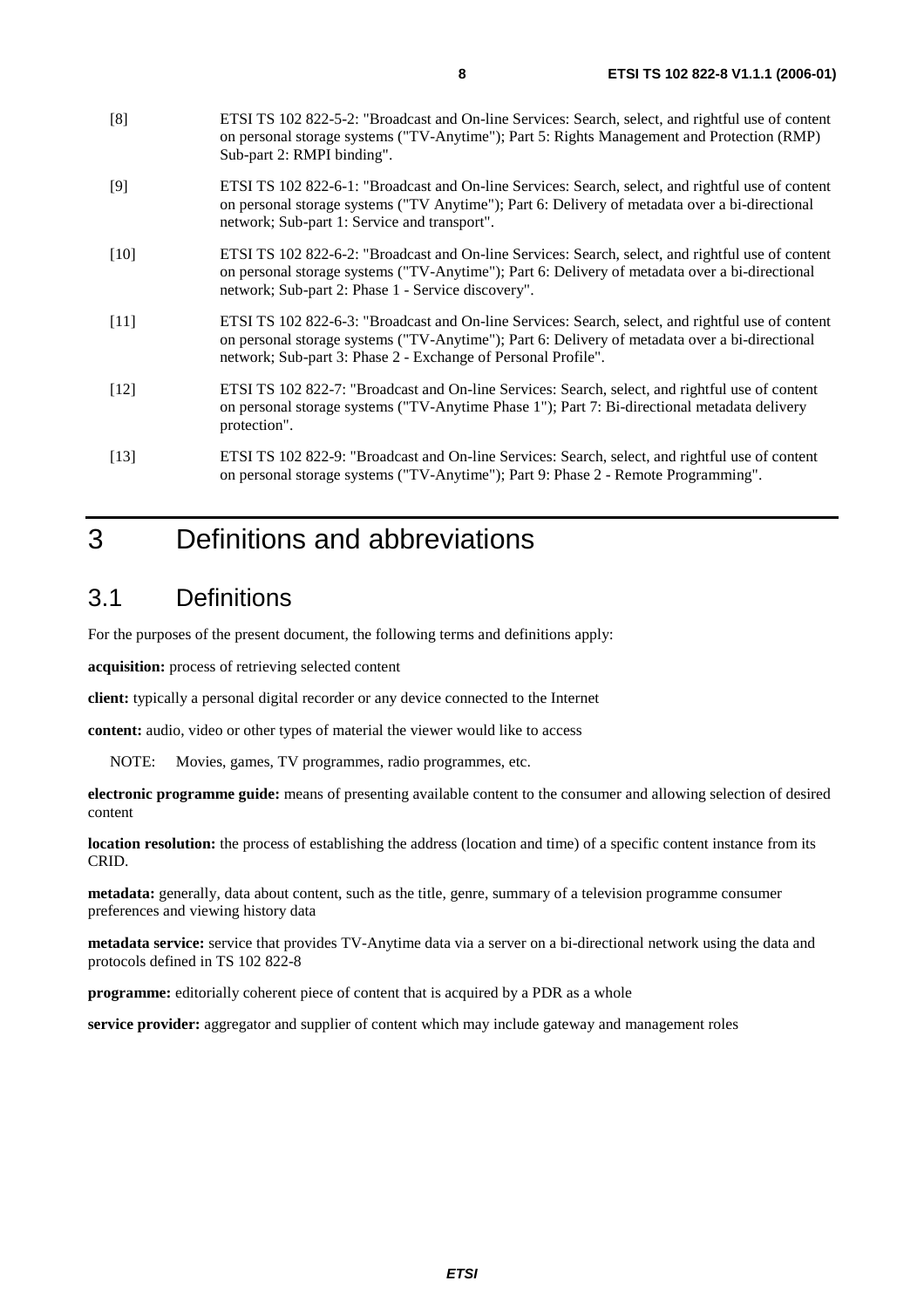#### 3.2 Abbreviations

For the purposes of the present document, the following abbreviations apply:

| <b>CRID</b>   | Content Reference IDentifier                                                                 |  |
|---------------|----------------------------------------------------------------------------------------------|--|
| NOTE:         | An identifier for content that is independent of its location specified by TS 102 822-4 [6]. |  |
| <b>DVB</b>    | Digital Video Broadcasting project                                                           |  |
| NOTE:         | European project providing technical specifications for publication by ETSI.                 |  |
| <b>EPG</b>    | Electronic Programme Guide                                                                   |  |
| <b>HTTP</b>   | <b>HyperText Transfer Protocol</b>                                                           |  |
| <b>IMI</b>    | Instance Metadata Identifier                                                                 |  |
| <b>MIME</b>   | Multipurpose Internet Mail Extension                                                         |  |
| PDR.          | Personal Digital Recorder                                                                    |  |
| <b>TVA</b>    | TV-Anytime                                                                                   |  |
| <b>URI</b>    | Uniform Resource Identifier                                                                  |  |
| URL           | Uniform Resource Locator                                                                     |  |
| <b>WSIF</b>   | Web Service Inspection File                                                                  |  |
| WS-Inspection | Web Services Inspection Language                                                             |  |
| XML           | Extensible Markup Language                                                                   |  |

### 4 Core data

#### 4.1 Description

The following elements have been identified to be part of the core data:

- One or more selected contents, each of them containing:
	- a CRID with optionally an IMI:
	- a TVAMain table as specified in TS 102 822-3-1 [3], containing information on a specific content item and/or instance (optional);
	- a content referencing table (optional);
	- an address of the Web server hosting a WS-Inspection file as specified in TS 102 822-6-2 [10] which could be used for further queries as specified in TS 102 822-6-1 [9] (optional);
	- an action (such as "record", "recommend", etc.) defined as a controlled term (optional).

An "acknowledgement" message may be useful, although not absolutely required, in a structure that is not defined in the present document. In some configurations (e.g. where there is no return path), it might be impossible to return an acknowledgement.

#### 4.2 Namespace

The namespace for the TV-Anytime CoreData interchange format has been defined as:

urn:tva:CoreData:2005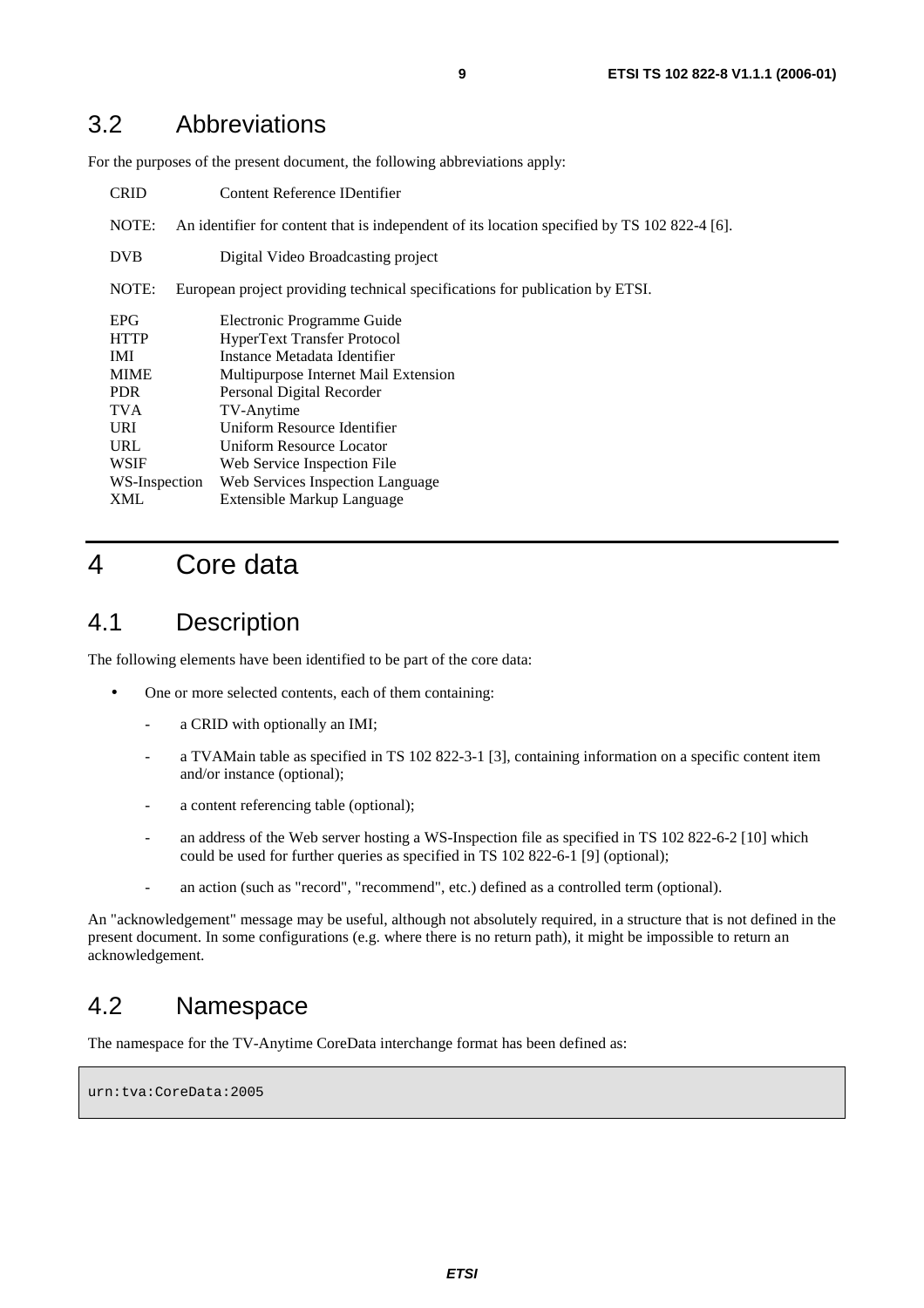#### 4.3 CoreData element



```
<complexType name="SelectedContentType"> 
  <sequence> 
    <element ref="tva:TVAMain" minOccurs="0"/> 
    <element ref="CR:ContentReferencingTable" minOccurs="0"/> 
    <element name="WSIFServerAddress" type="anyURI" minOccurs="0"/> 
    <element name="Action" type="CD:CoreDataActionType" minOccurs="0"/> 
  </sequence> 
  <attribute name="id" type="tva:CRIDType" use="required"/> 
  <attribute name="instanceMetadataId" type="tva:InstanceMetadataIdType"/> 
</complexType> 
<complexType name="CoreDataType"> 
  <sequence> 
    <element name="SelectedContent" type="CD:SelectedContentType" 
  maxOccurs="unbounded"/> 
  </sequence> 
</complexType>
```

| <b>Name</b>                | <b>Definition</b>                                                                                                                                                               |  |
|----------------------------|---------------------------------------------------------------------------------------------------------------------------------------------------------------------------------|--|
| SelectedContentType        | A complex type to describe a list of contents with their<br>associated metadata and the action to be done on them.                                                              |  |
| tva:TVAMain                | A TVAMain table as specified in TS 102 822-3-1 [3].                                                                                                                             |  |
| CR:ContentReferencingTable | A ContentReferencing table as specified in<br>TS 102 822-4 [6].                                                                                                                 |  |
| WSIFServerAddress          | A server address referring to a site where the PDR can<br>retrieve a WS Inspection File.                                                                                        |  |
| Action                     | An optional element that describes what the PDR is<br>supposed to do with the selected content. The default<br>value for the action is "Record replacing any existing<br>copy". |  |
| id                         | A mandatory attribute to identify the selected content.<br>The selected content is identified by its Content<br>Referencing IDentifier (CRID).                                  |  |
| instanceMetadataId         | An optional attribute to identify a specific instance of the<br>selected content. This attribute is already defined in<br>TS 102 822-3-1 [3].                                   |  |
| CoreDataType               | A complex type to describe a list of contents with their<br>associated metadata and the action to be done on them.                                                              |  |
| SelectedContent            | An element used to describe a selected content and all<br>possible information related to this content.                                                                         |  |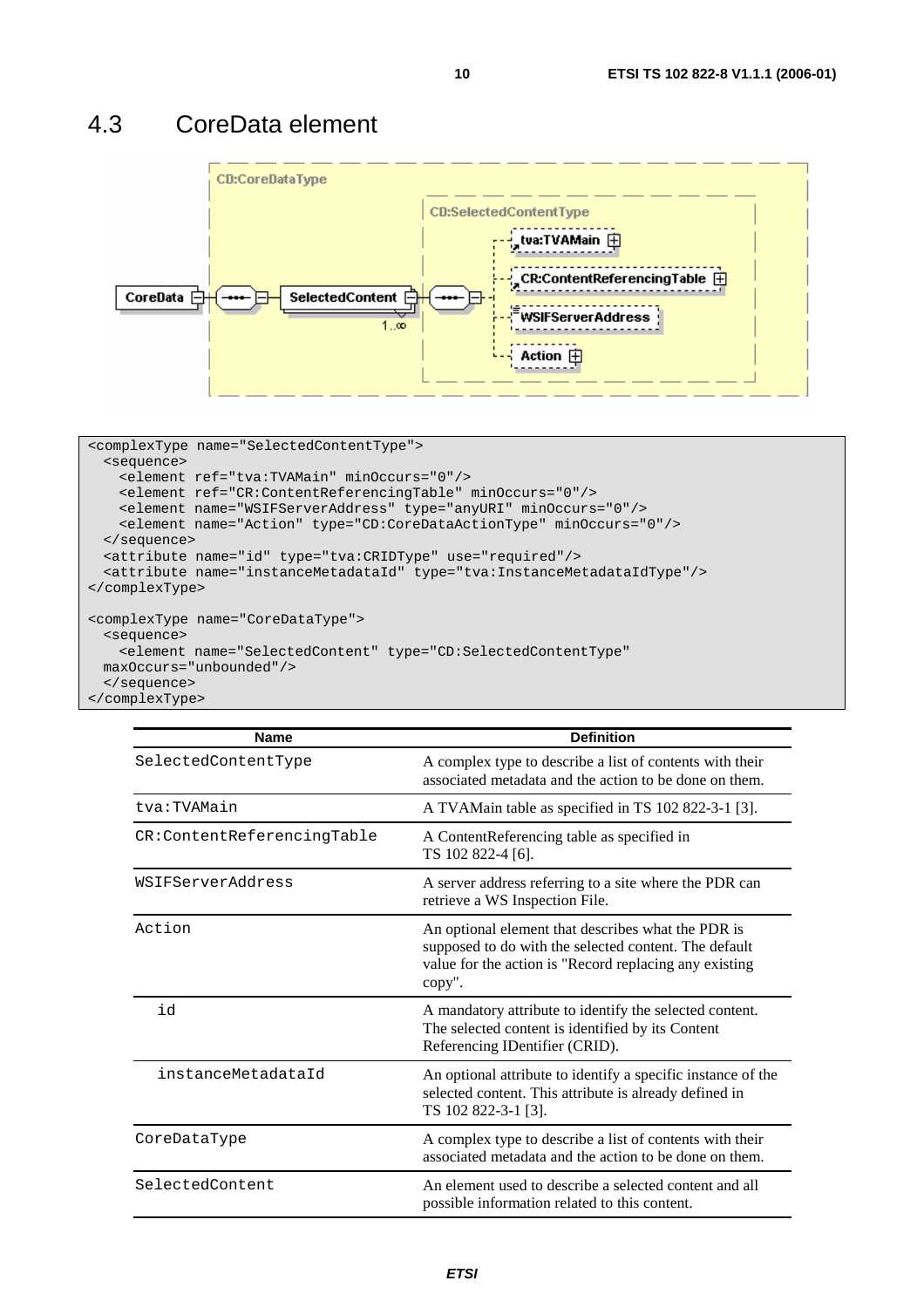#### 4.4 Action element

```
 <complexType name="CoreDataActionType"> 
  <sequence> 
    <element name="Type" type="tva:ControlledTermType"/> 
  </sequence> 
  <attribute name="instruction" use="optional" default="create"> 
    <simpleType> 
       <restriction base="string"> 
         <enumeration value="create"/> 
         <enumeration value="cancel"/> 
       </restriction> 
     </simpleType> 
   </attribute> 
 </complexType>
```

| <b>Name</b>        | <b>Definition</b>                                                                                                                                                                                                       |
|--------------------|-------------------------------------------------------------------------------------------------------------------------------------------------------------------------------------------------------------------------|
| CoreDataActionType | A complex type that describes the intended PDR action<br>on the selected content with the associated metadata.                                                                                                          |
| Type               | This element specifies what to do with the selected<br>content (e.g. "Record", "Remind" or "Recommend").<br>The value is to be chosen from the<br>"CoreDataActionTypeCS" classification scheme listed<br>in clause A.2. |
| instruction        | This optional attribute indicates if this command is a<br>creation or a cancellation of an already sent one.                                                                                                            |
|                    | Two values:                                                                                                                                                                                                             |
|                    | "create" for a new action (default);                                                                                                                                                                                    |
|                    | "cancel" to cancel an already sent action<br>request on a selected content.                                                                                                                                             |

#### 4.5 Examples

#### 4.5.1 CoreData example for a single selected content

Here is an example of a "CoreData" structure containing detailed information about a selected content to be recorded. Content location is included in the ProgramLocationTable.

```
<?xml version="1.0" encoding="UTF-8"?> 
<CoreData xmlns="urn:tva:CoreData:2005" xmlns:tva="urn:tva:metadata:2005" 
xmlns:CR="urn:tva:ContentReferencing:2005" 
xmlns:xsi:schemaLocation="urn:tva:CoreData:2005 CoreData.xsd"> 
   <SelectedContent Id="CRID://foo.co.uk/Westenders"> 
     <tva:TVAMain version="03" xml:lang="en" publisher="..." publicationTime="2001-04- 
    05T21:00:00.00+01:00"> 
      <tva:CopyrightNotice>...</tva:CopyrightNotice> 
       <tva:ProgramDescription> 
        <tva:ProgramInformationTable> 
           <tva:ProgramInformation programId="CRID://foo.co.uk/Westenders"> 
            <tva:BasicDescription> 
              <tva:Title>Westenders</tva:Title> 
               <tva:Keyword>Soap</tva:Keyword> 
            </tva:BasicDescription> 
          </tva:ProgramInformation> 
        </tva:ProgramInformationTable> 
        <tva:ProgramLocationTable> 
          <tva:BroadcastEvent serviceIDRef="hbc10022311">
```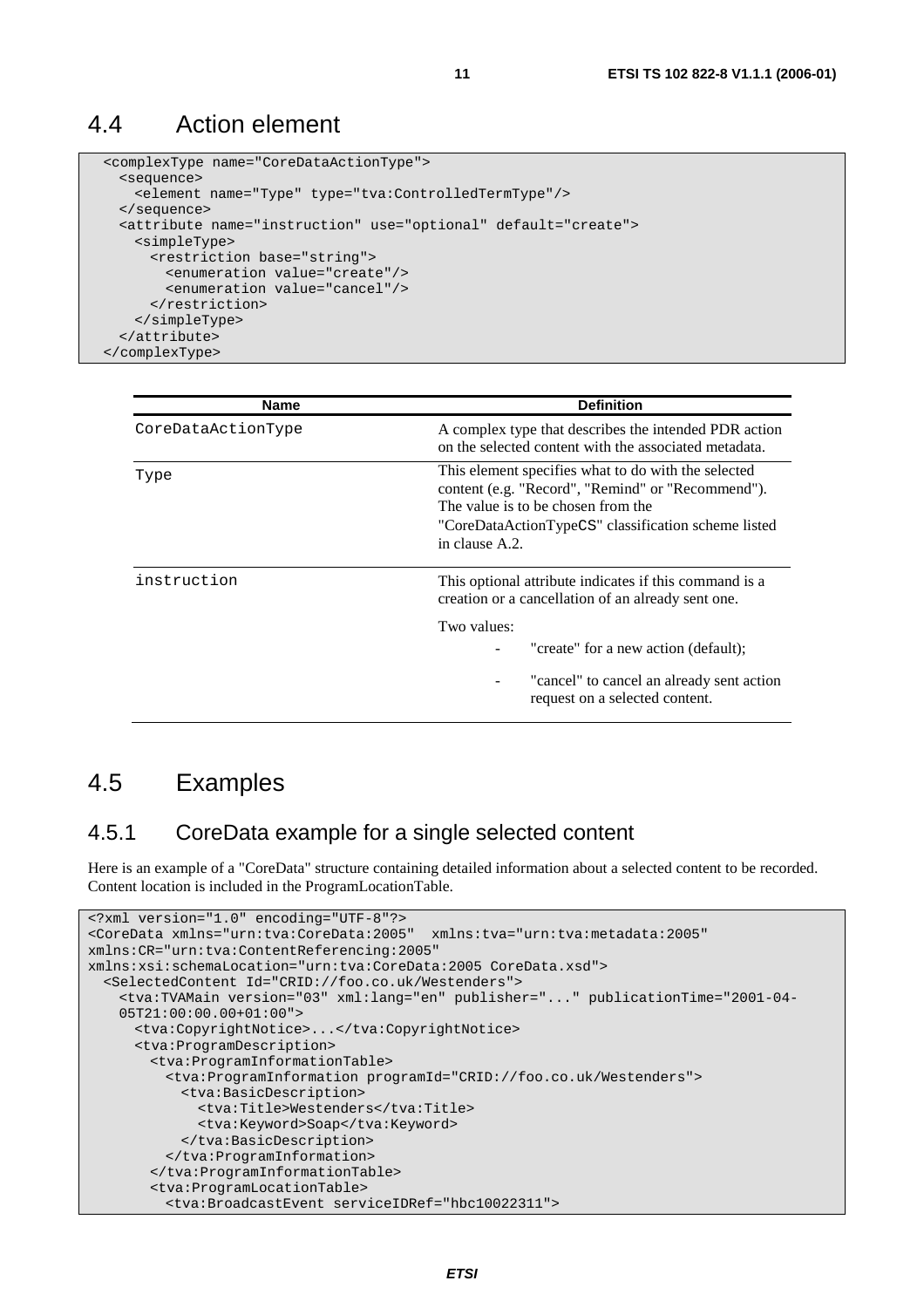```
 <tva:Program crid="CRID://foo.co.uk/Westenders"/> 
            <tva:ProgramURL>dvb://1.4ee2.3f4/</tva:ProgramURL> 
            <tva:PublishedStartTime>2002-06-05T18:00:00.00+01:00</tva:PublishedStartTime> 
            <tva:PublishedDuration>PT6H</tva:PublishedDuration> 
          </tva:BroadcastEvent> 
        </tva:ProgramLocationTable> 
      </tva:ProgramDescription> 
    </tva:TVAMain> 
  </SelectedContent> 
</CoreData>
```
#### 4.5.2 CoreData example for a set of selected contents

Although this example is not realistic, it is used to illustrate the different actions which can be requested on a selected content. It includes:

- A selected content with the action "recordAllowDuplicates".
- A selected content with the action "remind".
- A selected content with the action "recommend".
- A selected content with the instruction "cancel" to cancel the already sent request for this content.

```
<?xml version="1.0" encoding="UTF-8"?> 
<CoreData xmlns="urn:tva:CoreData:2005" xmlns:tva="urn:tva:metadata:2005" 
xmlns:CR="urn:tva:ContentReferencing:2005 xmlns:xsi:schemaLocation="urn:tva:CoreData:2005 
CoreData rsd">
   <SelectedContent id="CRID://www.channel1.com/movies/title"> 
    <tva:TVAMain/> 
    <WSIFServerAddress>http://www.TV-Channel1.com</WSIFServerAddress> 
    <Action instruction="create"> 
      <Type href="urn:tva:CoreData:cs:CoreDataActionTypeCS:2005:2"> 
        <tva:Name xml:lang="en">recordAllowDuplicates</tva:Name> 
        <tva:Definition xml:lang="en"> to be recorded, authorize duplicate if a copy 
       already exists : CRID for latest news, two media formats</tva:Definition>
      </Type> 
    </Action> 
   </SelectedContent> 
   <SelectedContent id="CRID://www.channel1.com/movies/new_title"> 
    <tva:TVAMain/> 
    <WSIFServerAddress>http://www.TV-Channel1.com</WSIFServerAddress> 
    <Action> 
       <Type href="urn:tva:CoreData:cs:CoreDataActionTypeCS:2005:4"> 
        <tva:Name xml:lang="en">remind</tva:Name> 
        <tva:Definition xml:lang="en"> >Message coming from another device of the end- 
       user or a friend, just for information</tva:Definition>
      </Type> 
    </Action> 
   </SelectedContent> 
   <SelectedContent id="CRID://www.channel2.com/movies/titanic"> 
    <CR:ContentReferencingTable version="1"/> 
    <WSIFServerAddress>http://www.TV-Channel1.com</CRTServerAddress> 
    <Action> 
      <Type href="urn:tva:CoreData:cs:CoreDataActionTypeCS:2005:5"> 
        <tva:Name xml:lang="en">recommend</tva:Name> 
        <tva:Definition xml:lang="en">preselection coming from me or suggestion coming 
       from any user</tva:Definition>
      </Type> 
    </Action> 
   </SelectedContent> 
   <SelectedContent id="CRID://www.channel3.com/series/friends" 
  InstanceMetadataId="imi:metadataProv.com/2"> 
    <tva:TVAMain/>
```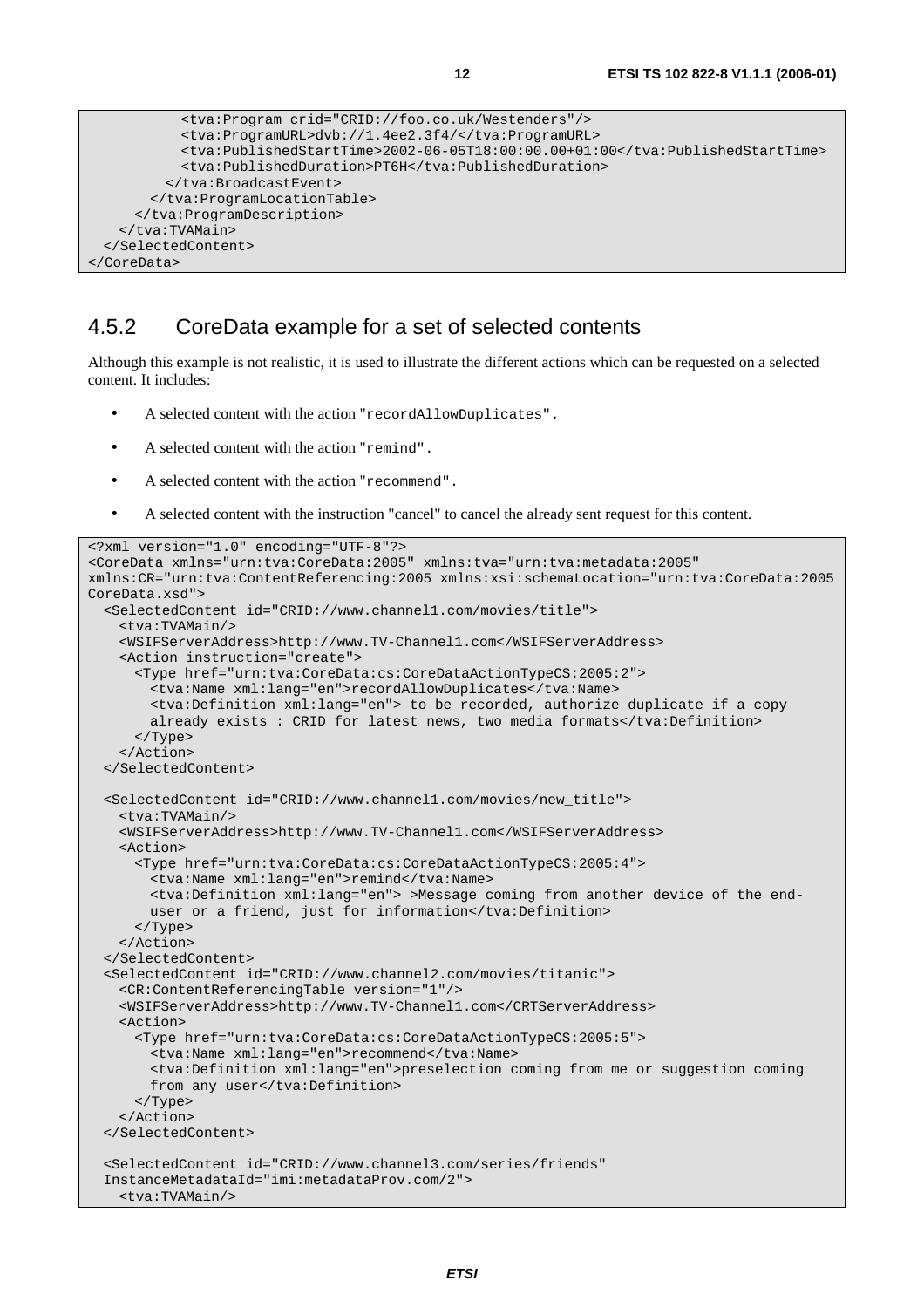```
 <CR:ContentReferencingTable version="1"/> 
    <WSIFServerAddress>http://www.TV-AllChannels.com</WSIFServerAddress> 
    <Action instruction="cancel"> 
      <Type href="urn:tva:CoreData:cs:CoreDataActionTypeCS:2005:2"> 
        <tva:Name xml:lang="en">recordAllowDuplicates</tva:Name> 
        <tva:Definition xml:lang="en"> to be recorded, authorize duplicate if a copy 
       already exists : CRID for latest news, two media formats</tva:Definition>
      </Type> 
    </Action> 
  </SelectedContent> 
</CoreData>
```
# 5 TVA Metadata retrieval from Web sites

There are many providers of EPG related services on the web who offer information about content in formats that would not be understood by TV Anytime enabled devices. Without using the present document, when a consumer sees a piece (or pieces) of content described on the website EPG, and chooses to record that content, they would have to repeat the search and selection process from the beginning on their TVA device.

The present document provides a mechanism that allows these services to include sufficient information that can be transferred to a TVA device so that it can safely capture the consumer's request.

This could be done, for example, if the website displayed a specific button or link on a page offering the ability to download a "CoreData" file, as specified in the present document, for the selected content to their TVA device.

The "Content-Type" in the HTTP header of the response shall contain the following MIME type to launch the TVA recorder programme: "application/x-tva-recorder".

The file extension ".cdt" is allocated to the CoreData Structure.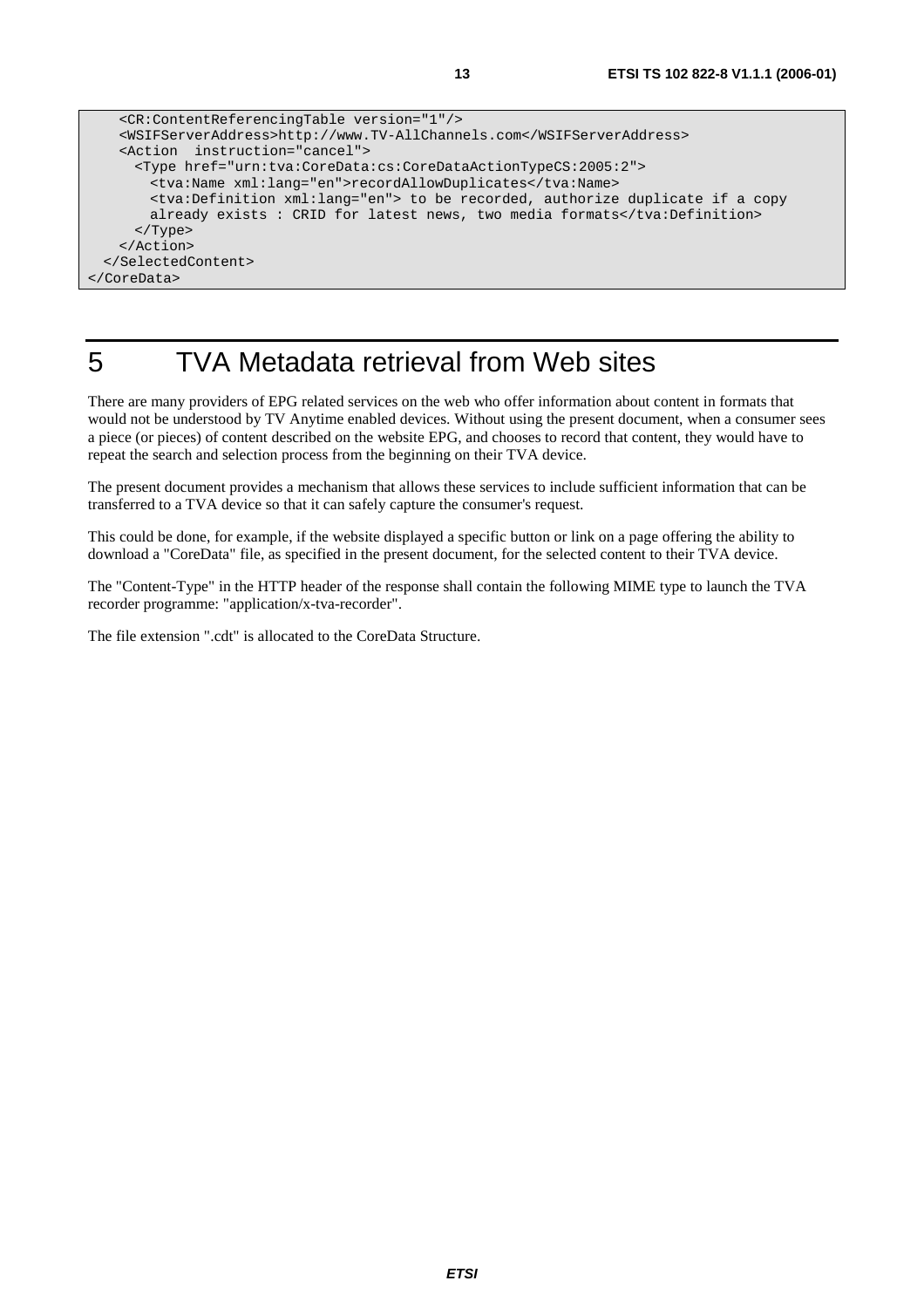# Annex A (normative): Interchange data scheme and classification scheme

## A.1 Interchange Data Scheme

The following clause contains the tva\_core\_data\_8\_v111.xsd file.

```
<?xml version="1.0" encoding="UTF-8"?> 
<schema targetNamespace="urn:tva:CoreData:2005" xmlns:CD="urn:tva:CoreData:2005" 
xmlns:CR="urn:tva:ContentReferencing:2005" xmlns:tva="urn:tva:metadata:2005" 
xmlns:mpeg7="urn:mpeg:mpeg7:schema:2005-03" xmlns="http://www.w3.org/2001/XMLSchema" 
elementFormDefault="qualified" attributeFormDefault="unqualified"> <annotation> 
      <documentation xml:lang="en">This schema consists of datatypes that are normatively 
defined in ETSI TS 102 822-8 v1.1.1 (2005-06)</documentation> 
   </annotation> 
   <import namespace="urn:tva:metadata:2005" schemaLocation="tva_metadata_3-1_v131.xsd"/> 
   <import namespace="urn:tva:ContentReferencing:2005" 
   schemaLocation="tva_content_referencing_4_v121.xsd"/> 
   <import namespace="urn:tva:mpeg7:2005" schemaLocation="tva_mpeg7.xsd"/> 
   <element name="CoreData" type="CD:CoreDataType" /> 
   <complexType name="CoreDataActionType"> 
      <sequence> 
         <element name="Type" type="tva:ControlledTermType"/> 
      </sequence> 
      <attribute name="instruction" use="optional" default="create"> 
         <simpleType> 
            <restriction base="string"> 
               <enumeration value="create"/> 
               <enumeration value="cancel"/> 
            </restriction> 
         </simpleType> 
      </attribute> 
   </complexType> 
   <complexType name="SelectedContentType" > 
      <sequence> 
         <element ref="tva:TVAMain" minOccurs="0" /> 
         <element ref="CR:ContentReferencingTable" minOccurs="0"/> 
         <element name="WSIFServerAddress" type="anyURI" minOccurs="0" /> 
         <element name="Action" type="CD:CoreDataActionType" minOccurs="0" /> 
      </sequence> 
      <attribute name="id" type="tva:CRIDType" use="required"/> 
      <attribute name="instanceMetadataId" type="tva:InstanceMetadataIdType"/> 
   </complexType> 
    <complexType name="CoreDataType"> 
      <sequence > 
         <element name="SelectedContent" type="CD:SelectedContentType" 
maxOccurs="unbounded"/> 
      </sequence> 
   </complexType></schema>
```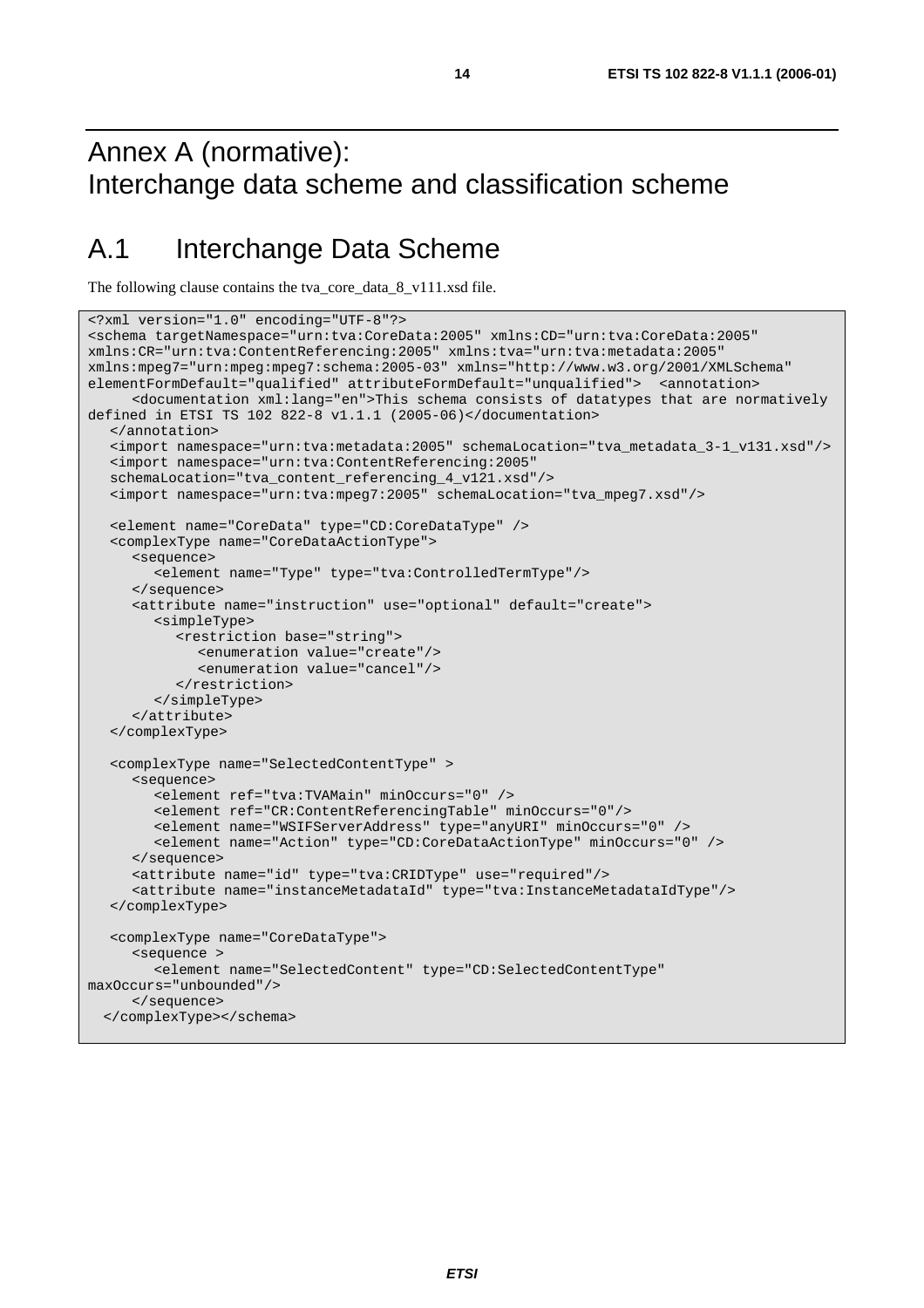# A.2 Core Data Action Type Classification Scheme (CoreDataActionTypeCS.xml)

```
<ClassificationScheme uri="urn:tva:CoreData:cs:CoreDataActionTypeCS:2005"> 
  <Term termID="1"> 
    <Name xml:lang="en">recordReplace</Name> 
    <Definition xml:lang="en"> to be recorded, replacing exiting one if it 
    exists</Definition> 
  </Term> 
  <Term termID="2"> 
    <Name xml:lang="en">recordAllowDuplicates</Name> 
    <Definition xml:lang="en"> to be recorded, authorize duplicate if a copy already 
    exists : CRID for latest news, two media formats</Definition> 
  </Term> 
  <Term termID="3"> 
    <Name xml:lang="en">recordIfNotYetExists</Name> 
    <Definition xml:lang="en"> to be recorded only if it is not yet recorded. E.g.: to 
    complete a series without rerecording</Definition> 
  </Term> 
  <Term termID="4"> 
    <Name xml:lang="en">remind</Name> 
    <Definition xml:lang="en">Message coming from another device of the end-user or a 
   friend, just for information</Definition>
   </Term> 
  <Term termID="5"> 
    <Name xml:lang="en">recommend</Name> 
    <Definition xml:lang="en">preselection coming from me or suggestion coming from any 
    user</Definition> 
   </Term> 
</ClassificationScheme>
```